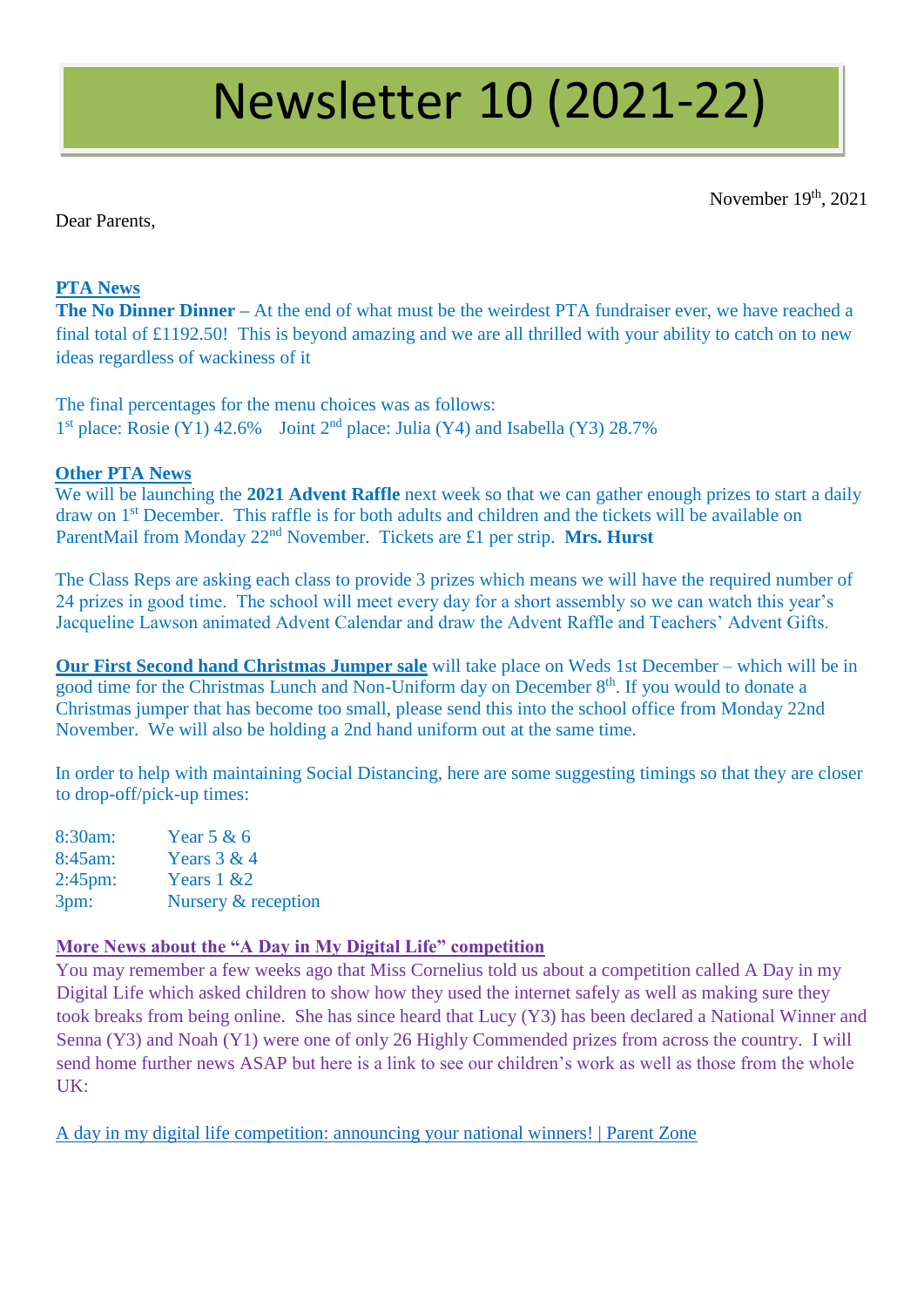# **News From The Charity Committee**

- 1. Annual Smartie Appeal for The Passage has started really well. The children obviously enjoyed their Smarties! If you are able, please fill the empty Smartie tube with coins or notes and send back to school. We donate all the money raised to The Passage which is a wonderful charity that looks after homeless people in the Victoria area. **Thank you particularly to Arthur (Y4) who bought his own tube of Smarties and filled it with money – even before we started the appeal**
- 2. Thank you to everyone who has sent in food for our revamped **School Food Bank**. The collection Food Bank tub is now in the school hall. Well done to Nursery and Reception classes for using their Harvest theme to donate food this week – thank you!
- 3. **A cake sale on December 3rd in aid of Cancer Research.** More details to come shortly.
- 4. The One New Toy project organised by The Salvation Army. We ask families to donate wrapped new toys which go underneath the school Christmas tree. These are then collected by The Salvation Army who distribute these to families across London. We have had to buy a new Christmas tree due to our usual one being ruined in the flood. Mr. Higgins will have this up in good time for the week beginning 29<sup>th</sup> December.
- 5. The children would also like to use the tree on the school hall wall to display memories of their lives that cause them great joy. I am going to send Christmas bauble templates home next week for children to colour, decorate and write their fond remembrances. The Charity Committee will then laminate these and hang them on the tree.

#### **Two Messages from Miss Hodgson - A Great Art Competition**

"Last year we had many children who were successful in being awarded prizes in the Westminster Art Competition and their work was displayed in a variety of galleries around the City. This year's competition is now open and we would like to enter again!

Winning artworks will be showcased in a variety of exhibitions in 2022, including the opportunity to be shown at the Saatchi Gallery! Children need to create an original artworks of any type (visual, written, photography, moving image, sculpture) based on the following themes:

- Love and Unity
- Climate Change
- Your Future
- **Equality**

The deadline for students to submit artwork to Miss Hodgson is 10th December. Make sure your work is named (first and surname) and include your age. You should also label which theme you are responding to. If you would like to have help with materials, please let me know. Good Luck!

#### **Theatre Recommendations from Miss Hodgson**

Thinking about what to see with the family this Christmas? I can recommend **The Snowman** at the Peacock Theatre. This is suitable for children of 2years + as there is no dialogue so very accessible. It's a beautiful ballet with live music and exceptional dancers. Let me know if you decide to go! 20th Nov - 6th Jan. **<https://www.sadlerswells.com/whats-on/the-snowman/>**

# For Grown Ups (i.e. young people 11yrs+)

**Austentatious** is back in the West End until 19th December on every Sunday and Monday. Here's a discount code for St Saviour's families - £10 off any seat. Use the code: AUSTEN10 and book via this link:**<https://www.atgtickets.com/shows/austentatious/fortune-theatre/calendar/?pc=AUSTEN10>**

**Whoever won the Austen tickets in the auction, please contact Miss Hodgson to arrange your seats!**